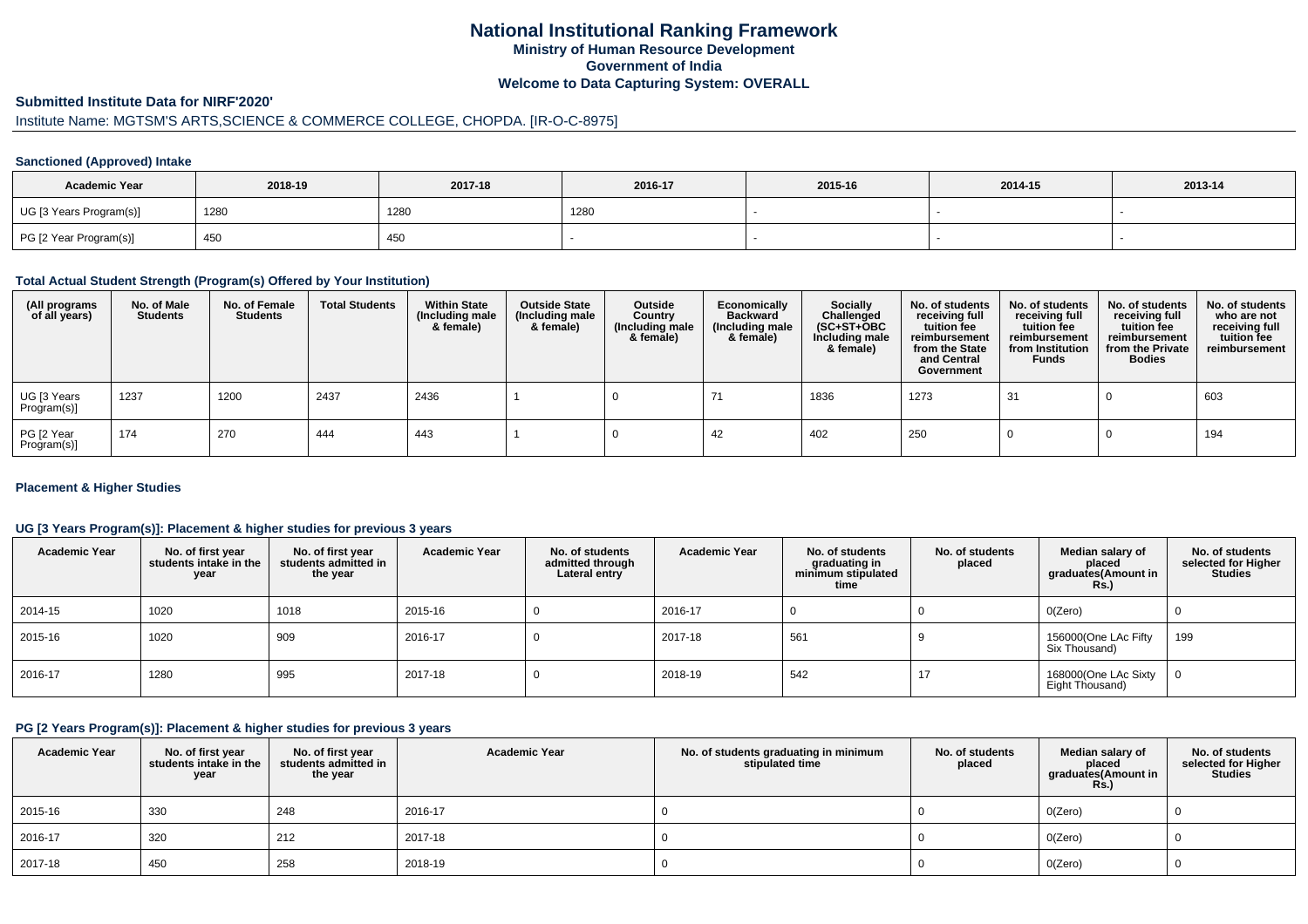#### **Ph.D Student Details**

| Ph.D (Student pursuing doctoral program till 2017-18; Students admitted in the academic year 2018-19 should not be entered here.) |         |                       |         |  |  |
|-----------------------------------------------------------------------------------------------------------------------------------|---------|-----------------------|---------|--|--|
|                                                                                                                                   |         | <b>Total Students</b> |         |  |  |
| Full Time                                                                                                                         |         |                       |         |  |  |
| Part Time                                                                                                                         |         | 18                    |         |  |  |
| No. of Ph.D students graduated (including Integrated Ph.D)                                                                        |         |                       |         |  |  |
|                                                                                                                                   | 2018-19 | 2017-18               | 2016-17 |  |  |
| Full Time                                                                                                                         |         |                       |         |  |  |
| Part Time                                                                                                                         |         |                       |         |  |  |

## **Financial Resources: Utilised Amount for the Capital expenditure for previous 3 years**

| Academic Year                                                                                        | 2018-19                                                                    | 2017-18                                                                | 2016-17                                                                    |  |  |  |
|------------------------------------------------------------------------------------------------------|----------------------------------------------------------------------------|------------------------------------------------------------------------|----------------------------------------------------------------------------|--|--|--|
|                                                                                                      | <b>Utilised Amount</b>                                                     | <b>Utilised Amount</b>                                                 | <b>Utilised Amount</b>                                                     |  |  |  |
| Annual Capital Expenditure on Academic Activities and Resources (excluding expenditure on buildings) |                                                                            |                                                                        |                                                                            |  |  |  |
| Library                                                                                              | 144887 (One Lac Forty Four Thousand Eight Hundred Eighty<br>Seven)         | 372066 (Three Lac Seventy Two Thousand Sixty Six)                      | 421093 (Four Lac Twenty One Thousand Six Ninety Three)                     |  |  |  |
| New Equipment for Laboratories                                                                       | 3125894 (Thirty One LAc Twenty Five Thousand Eight<br>Hundred Ninety Four) | 1634792 (Sixteen Lac Thirty Four Thousand Seven Hundred<br>Ninety Two) | 647929 (Six Lac Forty Sven Thousand Nine Hundted Twenty<br>Nine)           |  |  |  |
| <b>Engineering Workshops</b>                                                                         | 0 (zero)                                                                   | 0 (zero)                                                               | 0 (zero)                                                                   |  |  |  |
| Other expenditure on creation of Capital Assets (excluding<br>expenditure on Land and Building)      | 1615020 (Sixteen Lac Fifteen Thousand Twenty)                              | 54500 (Fifty Four Thousand Five Hundred)                               | 6278721 (Sixty Two Lac Seventy Eight Thousand Seven<br>Hundred Twenty One) |  |  |  |

## **Financial Resources: Utilised Amount for the Operational expenditure for previous 3 years**

| <b>Academic Year</b>                                                                                                                                                                           | 2018-19                                                                       | 2017-18                                                                           | 2016-17                                                                         |  |  |  |
|------------------------------------------------------------------------------------------------------------------------------------------------------------------------------------------------|-------------------------------------------------------------------------------|-----------------------------------------------------------------------------------|---------------------------------------------------------------------------------|--|--|--|
|                                                                                                                                                                                                | <b>Utilised Amount</b>                                                        | <b>Utilised Amount</b>                                                            | <b>Utilised Amount</b>                                                          |  |  |  |
| <b>Annual Operational Expenditure</b>                                                                                                                                                          |                                                                               |                                                                                   |                                                                                 |  |  |  |
| Salaries (Teaching and Non Teaching staff)                                                                                                                                                     | 61848215 (Six Crore Eighteen Lac Forty Eight Thousand Two<br>Hundred Fifteen) | 61755866 (Six Crore seventeen LAc Fifty Five Thousand Eight<br>Hundred Sixty Six) | 63702835 (Six Crore Thirty Seven LAc Two Thousand Eight<br>Hundred Thirty Five) |  |  |  |
| Maintenance of Academic Infrastructure or consumables and<br>other running expenditures(excluding maintenance of hostels<br>and allied services, rent of the building, depreciation cost, etc) | 655355 (Six Lac Fifty five Thousand three Hundred Fifty Five)                 | 592579 (Five Lac Ninety Two Thousand Five Hundred Seventy<br>Nine                 | 808349 (Eight Lac Eight Thousand Three Hundred Forty Nine)                      |  |  |  |
| Seminars/Conferences/Workshops                                                                                                                                                                 | 32935 (Thirty Two Thousand Nine Hundred Thirty Five)                          | 20868 (Twenty Thousand Eight Hundred Sixty Eigth)                                 | 66603 (Sixty Six Thousand Six Hundred Three)                                    |  |  |  |

**IPR**

| Calendar year            | 2018 | 2017 | 2016 |
|--------------------------|------|------|------|
| No. of Patents Published |      |      |      |
| No. of Patents Granted   |      |      |      |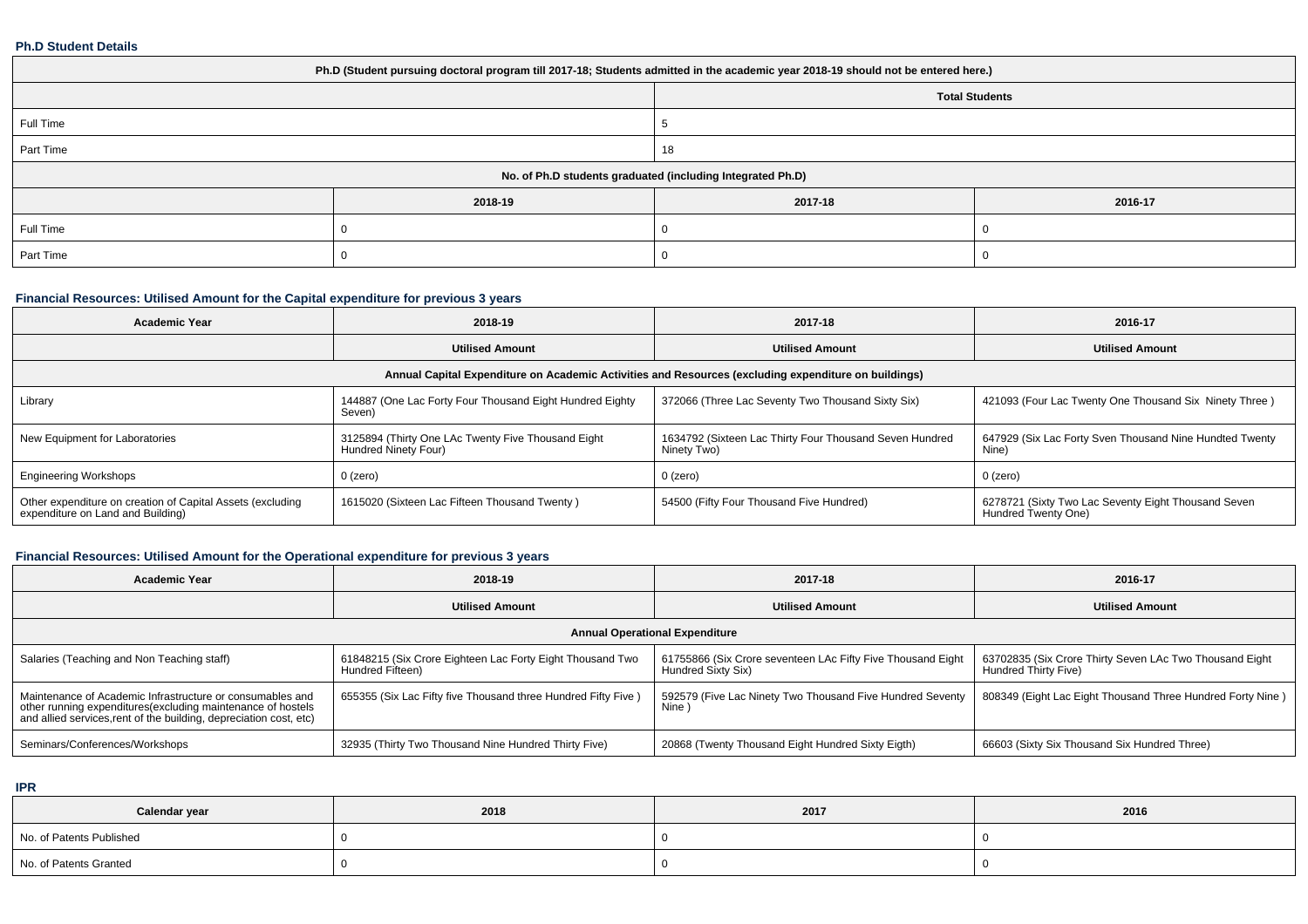### **Sponsored Research Details**

| <b>Financial Year</b>                    | 2018-19 | 2017-18                  | 2016-17                 |
|------------------------------------------|---------|--------------------------|-------------------------|
| Total no. of Sponsored Projects          |         |                          |                         |
| Total no. of Funding Agencies            |         |                          |                         |
| Total Amount Received (Amount in Rupees) |         | 270000                   | 450000                  |
| Amount Received in Words                 | Zero    | Two Lac Seventy Thousand | Four Lac Fifty Thousand |

### **Consultancy Project Details**

| <b>Financial Year</b>                    | 2018-19 | 2017-18 | 2016-17 |
|------------------------------------------|---------|---------|---------|
| Total no. of Consultancy Projects        |         |         |         |
| Total no. of Client Organizations        |         |         |         |
| Total Amount Received (Amount in Rupees) |         |         |         |
| Amount Received in Words                 | Zero    | Zero    | Zero    |

## **Executive Development Program/Management Development Programs**

| <b>Financial Year</b>                                                             | 2018-19  | 2017-18 | 2016-17 |
|-----------------------------------------------------------------------------------|----------|---------|---------|
| Total no. of Executive Development Programs/ Management<br>Development Programs   | <b>O</b> |         |         |
| Total no. of Participants                                                         |          |         |         |
| Total Annual Earnings (Amount in Rupees)(Excluding Lodging<br>& Boarding Charges) | ∣ O      |         |         |
| Total Annual Earnings in Words                                                    | Zero     | Zero    | Zero    |

## **PCS Facilities: Facilities of physically challenged students**

| 1. Do your institution buildings have Lifts/Ramps?                                                                                                        | Yes, more than 80% of the buildings |
|-----------------------------------------------------------------------------------------------------------------------------------------------------------|-------------------------------------|
| 2. Do your institution have provision for walking aids, includingwheelchairs and transportation from one building to another for<br>handicapped students? | Yes                                 |
| 3. Do your institution buildings have specially designed toilets for handicapped students?                                                                | Yes, less than 40% of the buildings |

#### **Awards Details**

|      | 1. How many faculty member of your institution have received highly reputed national/international awards/recognition from central<br>government agencies in the previous academic year 2018-19 |                                |                                                                                                                                                         |                               |                                          |                            |                             |                               |                              |
|------|-------------------------------------------------------------------------------------------------------------------------------------------------------------------------------------------------|--------------------------------|---------------------------------------------------------------------------------------------------------------------------------------------------------|-------------------------------|------------------------------------------|----------------------------|-----------------------------|-------------------------------|------------------------------|
| Srno | Name of the Faculty                                                                                                                                                                             | Name of the Award              | Address of the<br>Name of the Central<br>Agency giving award<br>government<br>agency/international<br>agencies from where<br>award has been<br>received |                               | <b>Contact Email ID of</b><br>the Agency | Year of receiving<br>award | Email ID of the<br>faculty  | Contact no. of the<br>faculty | ls it<br>Fellowship?(Yes/No) |
|      | DR A L CHAUDHARI                                                                                                                                                                                | <b>NATION BUILDER</b><br>AWARD | ROTARY CLUB<br><b>CHOPDA</b>                                                                                                                            | <b>CHOPDA DIST</b><br>JALGAON | alchaudhari64@gmail.<br>com              | 2019                       | alchaudhari64@qmail.<br>com | 9423951209                    | No                           |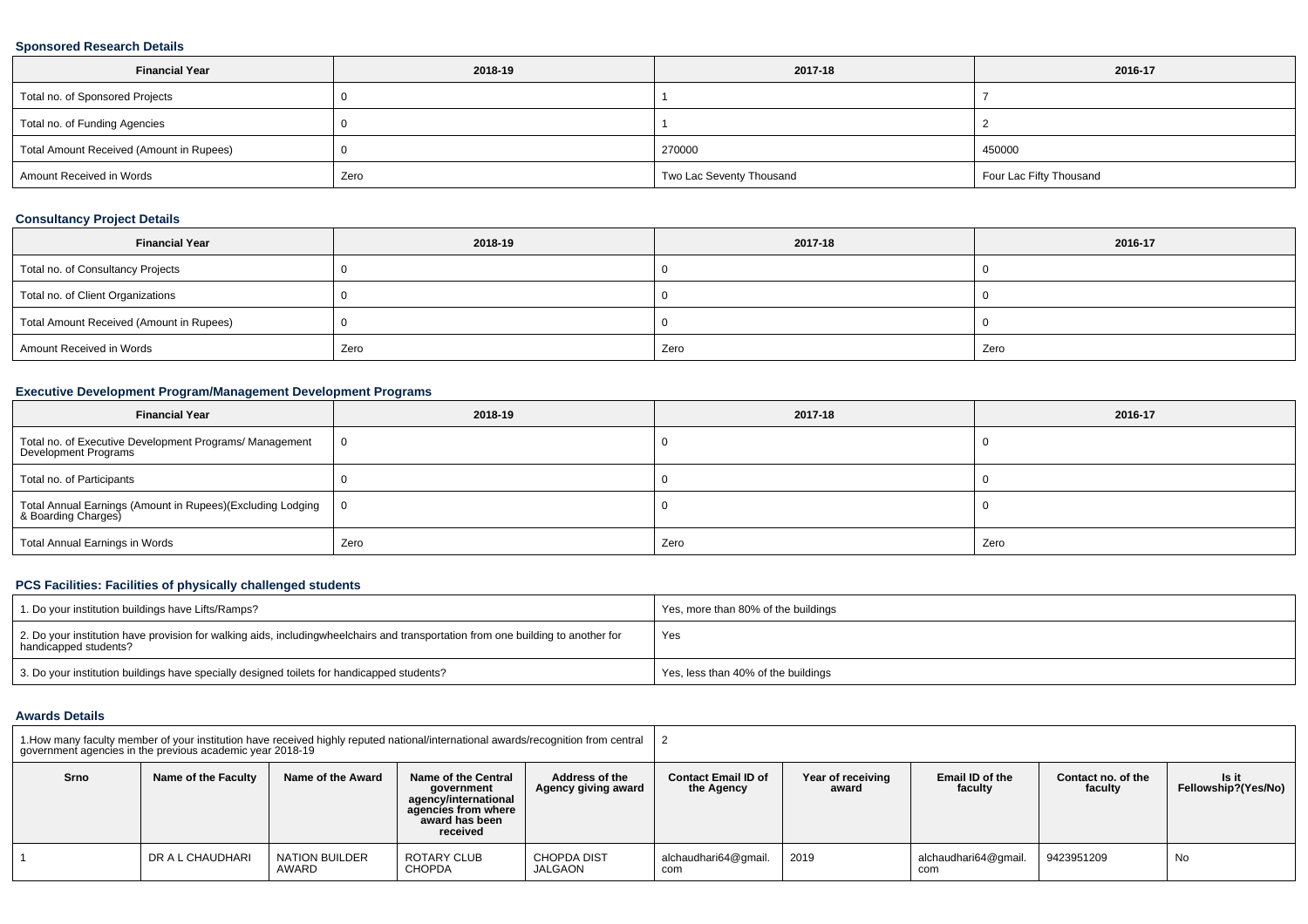| DR SHAILESHKUMAR<br>ABASAHEB WAGH                                                                             | <b>IDEAL GEOGRAPHY</b><br>TEACHER AWARD | MAHARASHTRA<br>BHUGOLSHASTRA<br>PARISHAD PUNE | B J S COLLEGE<br>WAGHOLI PUNE<br>412207<br>MAHARASHTRA<br><b>STATE</b> | jyotirammore@gmail.c<br>om | 2019 | drshaileshwagh@gmail<br>.com | 8999403040 | No |  |
|---------------------------------------------------------------------------------------------------------------|-----------------------------------------|-----------------------------------------------|------------------------------------------------------------------------|----------------------------|------|------------------------------|------------|----|--|
| 2. Alow many students of your institution have won international awards in the previous academic year 2018-19 |                                         |                                               |                                                                        |                            |      |                              |            |    |  |

### **Accreditation**

#### **NBA Accreditation**

| .<br>n-<br>ccreditation <sup>*</sup><br>valid NBA <i>i</i><br>istitute riave<br>vu. | <sub>NO</sub> |
|-------------------------------------------------------------------------------------|---------------|
|-------------------------------------------------------------------------------------|---------------|

### **NAAC Accreditation**

| 1. Does your institute have a valid NAAC Accreditation? |            | <b>YES</b>                |      |  |  |  |
|---------------------------------------------------------|------------|---------------------------|------|--|--|--|
| <b>Valid from</b>                                       |            | <b>CGPA</b><br>Valid upto |      |  |  |  |
| 21-02-2014                                              | 20-02-2019 |                           | 2.50 |  |  |  |

## **ICAR Accreditation**

|--|

## **Village Adoption**

| Have vour institute adopted anv village under Unnat Bharat Scheme? | NO |
|--------------------------------------------------------------------|----|
|--------------------------------------------------------------------|----|

# **Faculty Details**

| Srno           | Name               | Age | Designation            | Gender | Qualification | <b>Experience (In</b><br>Months) | <b>Is Associated</b><br><b>Last Year</b> | Currently<br>working with<br>institution? | <b>Joining Date</b> | <b>Leaving Date</b> | <b>Association type</b> |
|----------------|--------------------|-----|------------------------|--------|---------------|----------------------------------|------------------------------------------|-------------------------------------------|---------------------|---------------------|-------------------------|
|                | DR V R KAMBLE      | 39  | Other                  | Male   | Ph.D          | 108                              | Yes                                      | Yes                                       | 27-07-2010          | $\overline{a}$      | Regular                 |
| $\overline{2}$ | MISS A M<br>SAYYAD | 24  | Assistant<br>Professor | Female | M.Sc.         | 12                               | Yes                                      | Yes                                       | 01-07-2018          | $\sim$              | Adhoc /<br>Contractual  |
| 3              | MISS S B PAWAR     | 33  | Assistant<br>Professor | Female | M.Sc.         | 24                               | Yes                                      | Yes                                       | 01-06-2017          | $\sim$              | Adhoc /<br>Contractual  |
| $\overline{4}$ | MR A N SHAIKH      | 28  | Assistant<br>Professor | Male   | M.Sc.         | 36                               | Yes                                      | Yes                                       | 01-07-2016          | $\sim$              | Adhoc /<br>Contractual  |
| 5              | MR M B PAWARA      | 32  | Assistant<br>Professor | Male   | M.A           | 24                               | Yes                                      | Yes                                       | 19-08-2017          | $\sim$              | Adhoc /<br>Contractual  |
| 6              | MR V K BAGAL       | 32  | Assistant<br>Professor | Male   | M.Sc.         | 48                               | Yes                                      | Yes                                       | 01-07-2013          | $\sim$              | Adhoc /<br>Contractual  |
| $\overline{7}$ | DR KD<br>GAIKWAD   | 30  | Assistant<br>Professor | Male   | Ph.D          | 108                              | Yes                                      | Yes                                       | 31-07-2010          | $\sim$              | Regular                 |
| 8              | DR V R HUSE        | 38  | Assistant<br>Professor | Male   | Ph.D          | 72                               | Yes                                      | Yes                                       | 30-04-2013          | $\sim$              | Regular                 |
| 9              | Miss P V Gadgil    | 35  | Assistant<br>Professor | Female | M.Sc.         | 72                               | Yes                                      | Yes                                       | 01-07-2013          | $\sim$              | Adhoc /<br>Contractual  |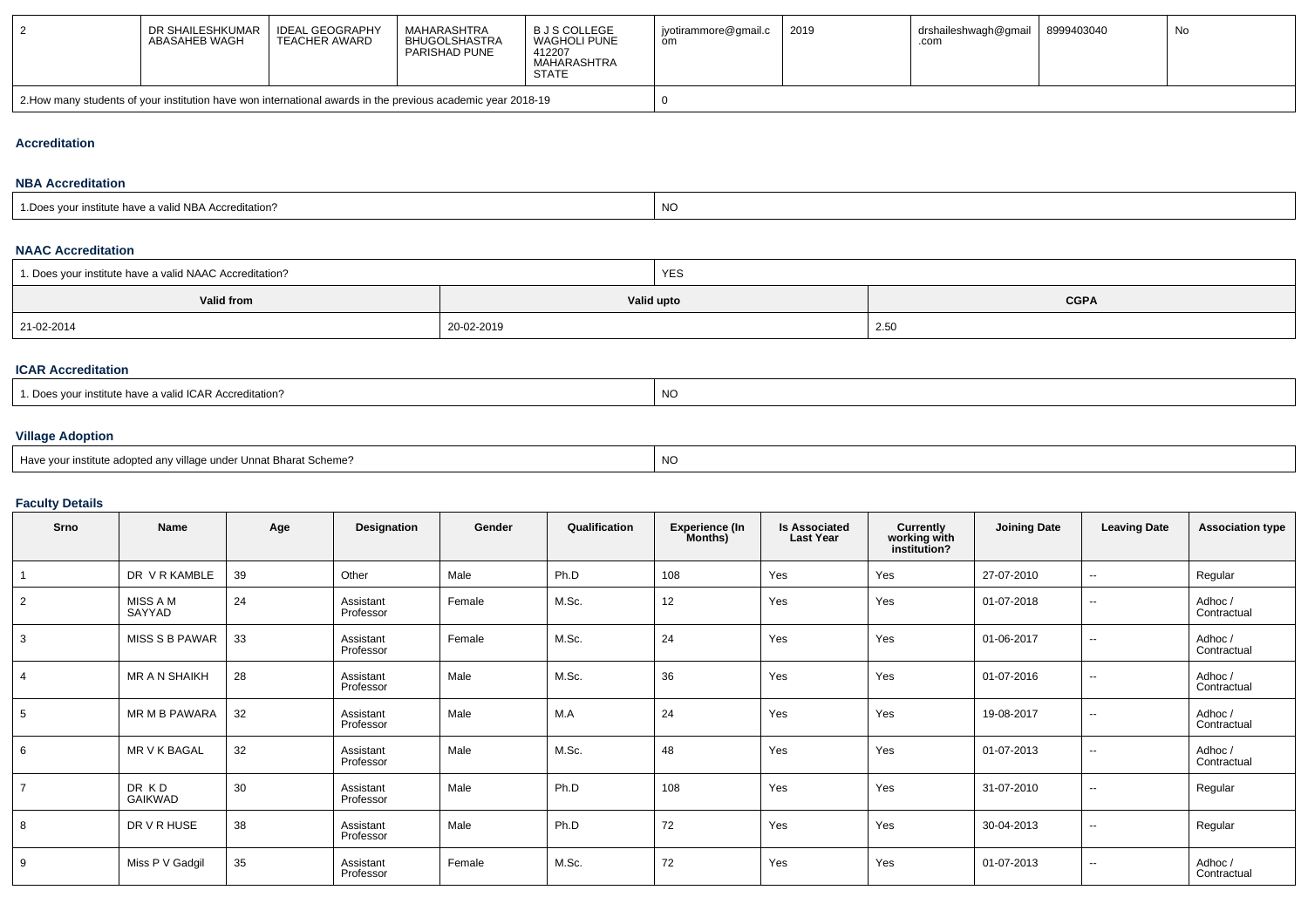| 10 | MR P P PATIL                 | 32 | Assistant<br>Professor | Male   | M.Sc.      | 60  | Yes | Yes | 01-07-2015 | $\overline{\phantom{a}}$ | Adhoc /<br>Contractual |
|----|------------------------------|----|------------------------|--------|------------|-----|-----|-----|------------|--------------------------|------------------------|
| 11 | <b>MR M A PATIL</b>          | 30 | Assistant<br>Professor | Male   | <b>SET</b> | 72  | Yes | Yes | 06-07-2012 | $\overline{\phantom{a}}$ | Regular                |
| 12 | MR S P BHADALE               | 26 | Assistant<br>Professor | Male   | M.Sc.      | 24  | Yes | Yes | 31-07-2017 | $\overline{\phantom{a}}$ | Adhoc /<br>Contractual |
| 13 | Dr R R PATIL                 | 34 | Assistant<br>Professor | Male   | Ph.D       | 60  | Yes | Yes | 05-08-2014 | $\overline{\phantom{a}}$ | Regular                |
| 14 | MISS M S PATIL               | 26 | Assistant<br>Professor | Female | M.Sc.      | 24  | Yes | Yes | 07-06-2016 | $\overline{\phantom{a}}$ | Adhoc /<br>Contractual |
| 15 | $MR$ $CR$<br><b>DEWARE</b>   | 37 | Assistant<br>Professor | Male   | <b>NET</b> | 96  | Yes | Yes | 28-06-2011 | $\overline{\phantom{a}}$ | Regular                |
| 16 | MR J E BARELA                | 28 | Assistant<br>Professor | Male   | M.Sc.      | 24  | Yes | Yes | 01-07-2017 | $\overline{\phantom{a}}$ | Adhoc /<br>Contractual |
| 17 | MR P I JAIN                  | 43 | Assistant<br>Professor | Male   | M.COM      | 108 | Yes | Yes | 01-07-2010 | $\overline{\phantom{a}}$ | Adhoc /<br>Contractual |
| 18 | SMT M T SHINDE               | 53 | Associate<br>Professor | Female | M.A        | 348 | Yes | Yes | 29-07-1991 | $\overline{\phantom{a}}$ | Regular                |
| 19 | Dr A L Chaudhari             | 54 | Professor              | Male   | Ph.D       | 372 | Yes | Yes | 01-08-1988 | $\sim$                   | Regular                |
| 20 | MISS A S PATIL               | 39 | Assistant<br>Professor | Female | <b>SET</b> | 60  | Yes | No  | 01-07-2013 | 01-08-2019               | Adhoc /<br>Contractual |
| 21 | MISS S S<br><b>BAVISKAR</b>  | 24 | Assistant<br>Professor | Male   | M.Sc.      | 12  | Yes | Yes | 07-07-2018 | $\overline{\phantom{a}}$ | Adhoc /<br>Contractual |
| 22 | MR A Z SHAIKH                | 33 | Assistant<br>Professor | Male   | M.Sc.      | 84  | Yes | Yes | 01-07-2013 | $\overline{\phantom{a}}$ | Adhoc /<br>Contractual |
| 23 | MR M B THAKUR                | 24 | Assistant<br>Professor | Male   | M.Sc.      | 12  | Yes | Yes | 07-07-2018 | $\overline{\phantom{a}}$ | Adhoc /<br>Contractual |
| 24 | <b>MR V K PATEL</b>          | 26 | Assistant<br>Professor | Male   | M.Sc.      | 36  | Yes | Yes | 01-07-2016 | $\overline{\phantom{a}}$ | Adhoc /<br>Contractual |
| 25 | Dr L B PATLE                 | 34 | Assistant<br>Professor | Male   | Ph.D       | 96  | Yes | Yes | 30-06-2011 | $\overline{\phantom{a}}$ | Regular                |
| 26 | MISS DU<br><b>BHANGALE</b>   | 23 | Assistant<br>Professor | Female | M.COM      | 24  | Yes | No  | 06-07-2017 | 30-03-2019               | Adhoc /<br>Contractual |
| 27 | MISS V M<br>SONGIRE          | 31 | Assistant<br>Professor | Female | M.Sc.      | 84  | Yes | Yes | 06-07-2012 | $\overline{\phantom{a}}$ | Adhoc /<br>Contractual |
| 28 | Mr D G Chaudhari             | 35 | Assistant<br>Professor | Male   | <b>SET</b> | 60  | Yes | No  | 01-07-2014 | 30-03-2019               | Adhoc /<br>Contractual |
| 29 | Mr M M<br>KHANDALE           | 29 | Assistant<br>Professor | Male   | M.A        | 24  | Yes | Yes | 01-07-2017 | $\overline{\phantom{a}}$ | Adhoc /<br>Contractual |
| 30 | MRS K S<br><b>KSHIRSAGAR</b> | 38 | Other                  | Female | <b>NET</b> | 168 | Yes | Yes | 28-12-2005 | $\overline{\phantom{a}}$ | Regular                |
| 31 | DR P M<br><b>RAOTOLE</b>     | 39 | Assistant<br>Professor | Female | Ph.D       | 96  | Yes | Yes | 22-06-2011 | ۰.                       | Regular                |
| 32 | MISS K V<br>SHELAR           | 27 | Assistant<br>Professor | Female | M.COM      | 12  | Yes | Yes | 14-07-2018 | $\overline{\phantom{a}}$ | Adhoc /<br>Contractual |
| 33 | MISS Y P PATIL               | 24 | Assistant<br>Professor | Female | M.Sc.      | 24  | Yes | Yes | 19-08-2017 | $\overline{\phantom{a}}$ | Adhoc /<br>Contractual |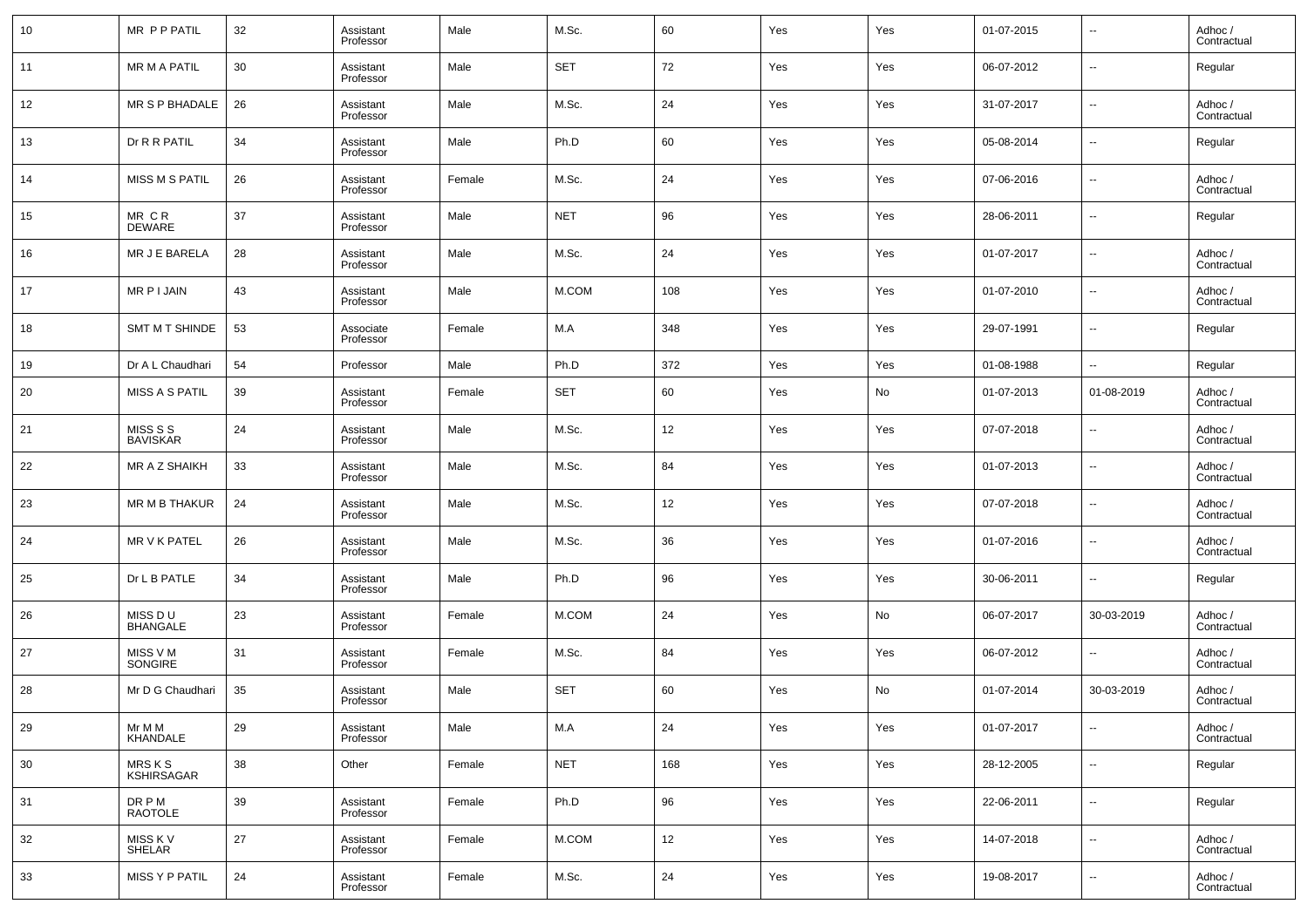| 34 | Mr G B<br><b>BADGUJAR</b>                              | 26 | Assistant<br>Professor | Male   | <b>SET</b> | 24    | Yes | Yes | 01-07-2017 | $\sim$                   | Adhoc /<br>Contractual |
|----|--------------------------------------------------------|----|------------------------|--------|------------|-------|-----|-----|------------|--------------------------|------------------------|
| 35 | MR N S KOLHE                                           | 55 | Associate<br>Professor | Male   | M.A        | 348   | Yes | Yes | 12-07-1990 | --                       | Regular                |
| 36 | Mrs S B Patil                                          | 31 | Assistant<br>Professor | Female | <b>SET</b> | 15    | Yes | Yes | 02-07-2018 | ш,                       | Regular                |
| 37 | DR S R PATIL                                           | 41 | Assistant<br>Professor | Male   | Ph.D       | 96    | Yes | Yes | 21-06-2011 | $\sim$                   | Regular                |
| 38 | MISS Y A PATIL                                         | 30 | Assistant<br>Professor | Male   | M.Sc.      | 36    | Yes | Yes | 01-07-2015 | ш,                       | Adhoc /<br>Contractual |
| 39 | <b>MISS S A MIRZA</b>                                  | 24 | Assistant<br>Professor | Male   | M.Sc.      | 24    | Yes | Yes | 01-07-2017 | $\overline{\phantom{a}}$ | Adhoc /<br>Contractual |
| 40 | MR A A PATIL                                           | 31 | Assistant<br>Professor | Male   | M.Sc.      | 84    | Yes | Yes | 06-07-2012 | ш,                       | Adhoc /<br>Contractual |
| 41 | Mr M B Patil                                           | 34 | Assistant<br>Professor | Male   | <b>SET</b> | 36    | Yes | Yes | 24-11-2019 | $\overline{\phantom{a}}$ | Regular                |
| 42 | MR V B PATIL                                           | 32 | Assistant<br>Professor | Male   | M.A        | 60    | Yes | Yes | 01-07-2015 | $\overline{a}$           | Adhoc /<br>Contractual |
| 43 | DR B M SAPKAL                                          | 37 | Assistant<br>Professor | Male   | Ph.D       | 168   | Yes | Yes | 28-12-2005 | ш,                       | Regular                |
| 44 | DRUS<br>SONAWANE                                       | 35 | Assistant<br>Professor | Male   | M.Sc.      | 36    | Yes | Yes | 07-07-2016 | --                       | Adhoc /<br>Contractual |
| 45 | MISS P R<br><b>BAVISKAR</b>                            | 27 | Assistant<br>Professor | Female | M.A        | 24    | Yes | Yes | 19-08-2017 | ш,                       | Adhoc /<br>Contractual |
| 46 | MR KS<br><b>BHAVSAR</b>                                | 39 | Assistant<br>Professor | Male   | <b>SET</b> | 108   | Yes | Yes | 03-08-2010 | --                       | Regular                |
| 47 | MR K N SONAR                                           | 24 | Assistant<br>Professor | Male   | M.COM      | 24    | Yes | Yes | 23-07-2018 | $\overline{a}$           | Adhoc /<br>Contractual |
| 48 | <b>MR S K PATIL</b>                                    | 60 | Associate<br>Professor | Male   | M. Phil    | 348   | Yes | Yes | 17-08-1991 | --                       | Regular                |
| 49 | DR P K LABHANE                                         | 41 | Assistant<br>Professor | Male   | <b>NET</b> | 147   | Yes | Yes | 31-07-2007 | $\overline{a}$           | Regular                |
| 50 | MISS K S<br><b>RAJPUT</b>                              | 28 | Assistant<br>Professor | Female | M.A        | 24    | Yes | Yes | 01-07-2017 | ш,                       | Adhoc /<br>Contractual |
| 51 | MISS V R<br><b>PAWARA</b>                              | 28 | Assistant<br>Professor | Female | M.Sc.      | 12    | Yes | Yes | 07-07-2018 | $\overline{a}$           | Adhoc /<br>Contractual |
| 52 | <b>MRDSPATIL</b>                                       | 36 | Assistant<br>Professor | Male   | <b>SET</b> | 64    | Yes | Yes | 19-06-2014 | $\overline{a}$           | Regular                |
| 53 | $\textsf{MR} \; \textsf{N} \; \textsf{B}$<br>NANNAWARE | 31 | Assistant<br>Professor | Male   | M.A        | 24    | Yes | Yes | 01-07-2017 | $\overline{\phantom{a}}$ | Adhoc /<br>Contractual |
| 54 | MRS R P<br><b>JAISWAL</b>                              | 44 | Assistant<br>Professor | Female | <b>MCA</b> | 168   | Yes | Yes | 01-07-2006 | $\overline{\phantom{a}}$ | Adhoc /<br>Contractual |
| 55 | DR P S LOHAR                                           | 54 | Professor              | Male   | Ph.D       | 372   | Yes | Yes | 01-08-1988 | $\overline{\phantom{a}}$ | Regular                |
| 56 | MISS M M<br>MAHAJAN                                    | 26 | Assistant<br>Professor | Female | M.COM      | 24    | Yes | No  | 01-07-2017 | 30-03-2019               | Adhoc /<br>Contractual |
| 57 | MR A B<br>SURYAWANSHI                                  | 44 | Assistant<br>Professor | Male   | <b>SET</b> | $147$ | Yes | Yes | 24-07-2007 | $\sim$                   | Regular                |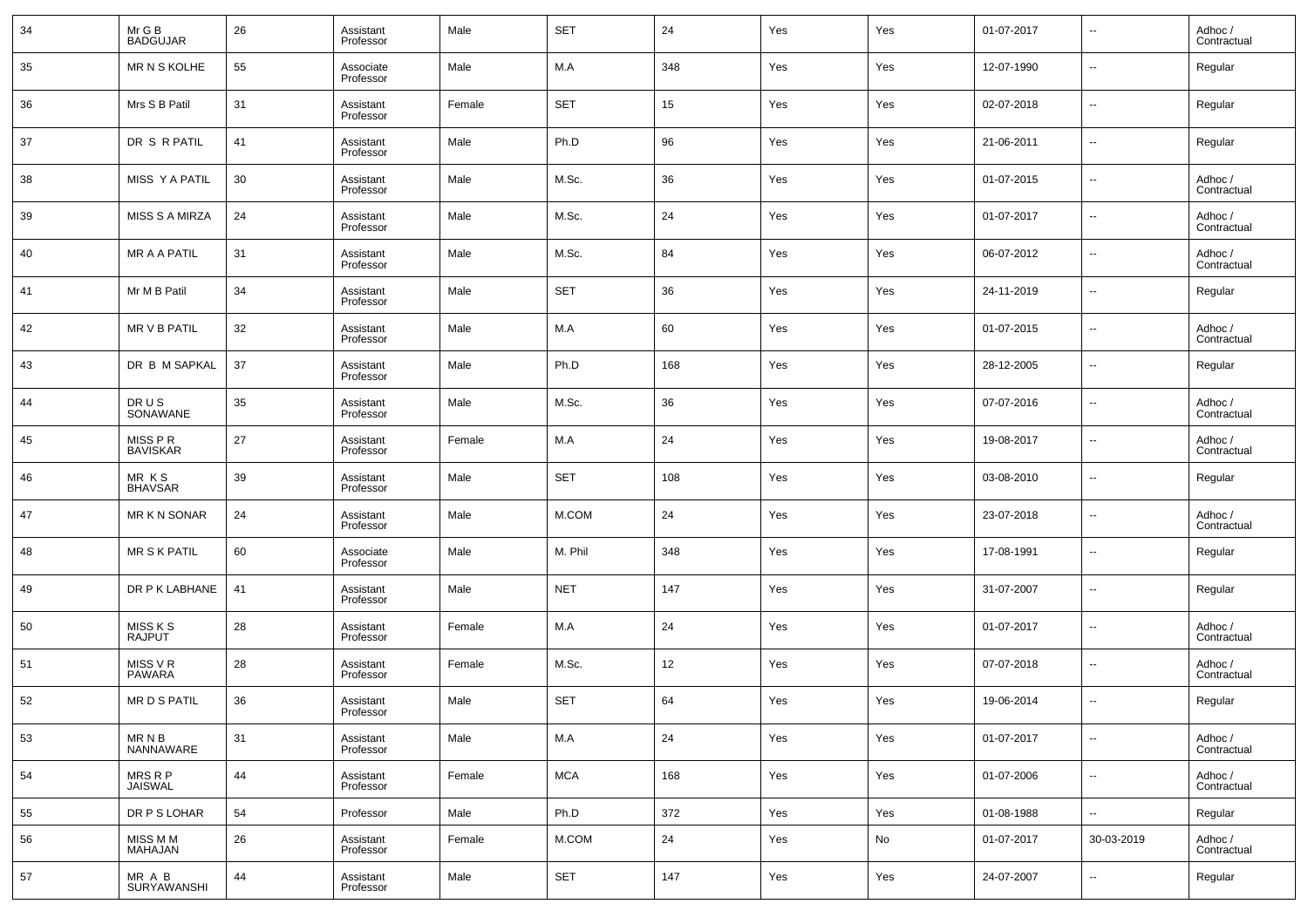| 58 | MR G D WAGH                | 24     | Assistant<br>Professor | Male   | M.Sc.            | 12  | Yes | Yes | 06-07-2018 | $\overline{\phantom{a}}$ | Adhoc /<br>Contractual |
|----|----------------------------|--------|------------------------|--------|------------------|-----|-----|-----|------------|--------------------------|------------------------|
| 59 | <b>MR N Y PATEL</b>        | 29     | Assistant<br>Professor | Male   | MSc(Mathematics) | 36  | Yes | No  | 15-07-2015 | 30-03-2019               | Adhoc /<br>Contractual |
| 60 | Mrs V G<br>Sonawane        | 41     | Assistant<br>Professor | Female | M.Ed             | 48  | Yes | Yes | 01-07-2015 | $\overline{\phantom{a}}$ | Adhoc /<br>Contractual |
| 61 | DR S K BORSE               | 60     | Associate<br>Professor | Male   | Ph.D             | 408 | Yes | Yes | 15-07-1985 | $\overline{\phantom{a}}$ | Regular                |
| 62 | <b>MISS P K KASAR</b>      | 25     | Assistant<br>Professor | Female | M.COM            | 24  | Yes | Yes | 23-07-2018 | $\overline{\phantom{a}}$ | Adhoc /<br>Contractual |
| 63 | MR KR PATIL                | 23     | Assistant<br>Professor | Male   | M.Sc.            | 24  | Yes | Yes | 01-07-2017 | $\overline{\phantom{a}}$ | Adhoc /<br>Contractual |
| 64 | MR K A<br><b>PACHAVANE</b> | 26     | Assistant<br>Professor | Male   | M.A              | 30  | Yes | No  | 28-07-2016 | 30-03-2019               | Adhoc /<br>Contractual |
| 65 | MR S B<br><b>BAVISKAR</b>  | 28     | Assistant<br>Professor | Male   | M.Sc.            | 36  | Yes | Yes | 01-07-2016 | $\overline{\phantom{a}}$ | Adhoc /<br>Contractual |
| 66 | DR K N<br>SONAWANE         | 47     | Assistant<br>Professor | Male   | Ph.D             | 180 | Yes | Yes | 16-12-2004 | $\overline{\phantom{a}}$ | Regular                |
| 67 | MISS D K VALVI             | 31     | Assistant<br>Professor | Female | M.Sc.            | 12  | Yes | Yes | 01-07-2017 | $\overline{\phantom{a}}$ | Adhoc /<br>Contractual |
| 68 | Miss V C Joshi             | 24     | Assistant<br>Professor | Female | M.Sc.            | 24  | Yes | Yes | 01-08-2017 | $\overline{\phantom{a}}$ | Adhoc /<br>Contractual |
| 69 | MR D D<br><b>KARDAPWAR</b> | 34     | Assistant<br>Professor | Male   | <b>NET</b>       | 24  | Yes | Yes | 11-10-2017 | $\overline{\phantom{a}}$ | Regular                |
| 70 | MR M L<br><b>BHUSARE</b>   | 36     | Assistant<br>Professor | Male   | <b>SET</b>       | 96  | Yes | Yes | 04-07-2011 | $\overline{\phantom{a}}$ | Regular                |
| 71 | Mrs A B Patil              | 36     | Assistant<br>Professor | Female | M.Sc.            | 120 | Yes | Yes | 26-06-2008 | $\overline{\phantom{a}}$ | Adhoc /<br>Contractual |
| 72 | DR H G<br><b>CHAUDHARI</b> | 37     | Assistant<br>Professor | Male   | Ph.D             | 72  | Yes | Yes | 17-06-2013 | $\overline{\phantom{a}}$ | Regular                |
| 73 | MISS D B AHIRE             | 24     | Assistant<br>Professor | Female | <b>MBM</b>       | 12  | Yes | Yes | 23-07-2018 | $\overline{\phantom{a}}$ | Adhoc /<br>Contractual |
| 74 | MISS T P<br>SONAWANE       | 23     | Assistant<br>Professor | Female | M.COM            | 24  | Yes | Yes | 23-07-2018 | $\overline{\phantom{a}}$ | Adhoc /<br>Contractual |
| 75 | <b>MR D B PATIL</b>        | 36     | Assistant<br>Professor | Male   | M.A.(Economics)  | 144 | Yes | Yes | 07-07-2007 | $\overline{\phantom{a}}$ | Adhoc /<br>Contractual |
| 76 | MR M H<br>BHANDARI         | 33     | Assistant<br>Professor | Male   | M.Sc.            | 60  | Yes | Yes | 07-07-2012 | $\overline{\phantom{a}}$ | Adhoc /<br>Contractual |
| 77 | MR V V BORSE               | $27\,$ | Assistant<br>Professor | Male   | M.COM            | 48  | Yes | Yes | 01-07-2015 | $\overline{\phantom{a}}$ | Adhoc /<br>Contractual |
| 78 | DR S A WAGH                | 38     | Assistant<br>Professor | Male   | Ph.D             | 64  | Yes | Yes | 28-10-2005 | $\overline{\phantom{a}}$ | Regular                |
| 79 | MISS P D PATIL             | 24     | Assistant<br>Professor | Female | M.Sc.            | 12  | Yes | Yes | 07-07-2018 | $\overline{\phantom{a}}$ | Adhoc /<br>Contractual |
| 80 | MR DP<br>SAPKALE           | 42     | Assistant<br>Professor | Male   | SET              | 168 | Yes | Yes | 28-12-2005 | $\overline{\phantom{a}}$ | Regular                |